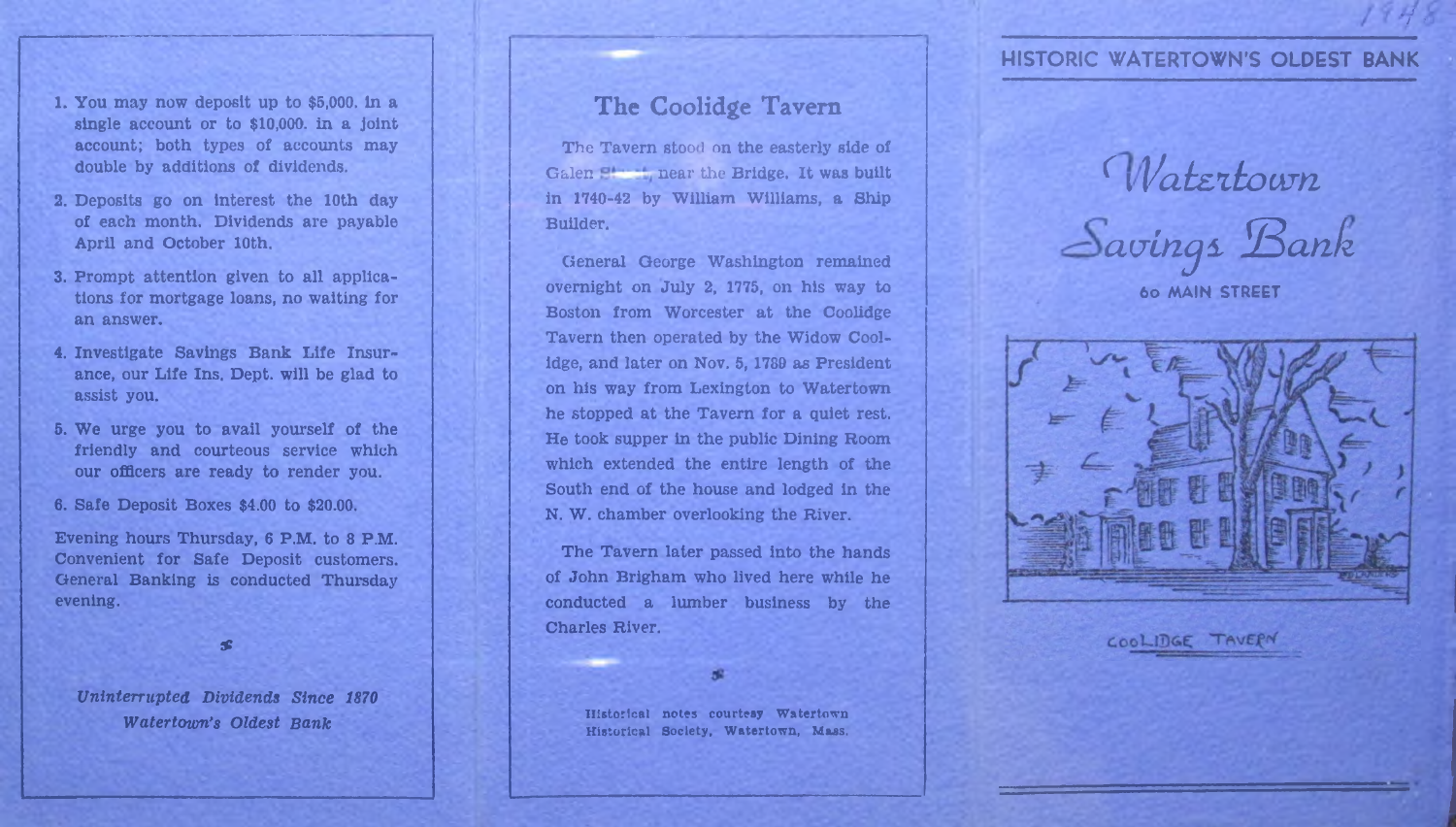## 1948 OFFICERS

**President A. ALONZO HUSE** 

**Treasurer ALBERT E. NORBURY** 

Vice-President HARRY A. SMITH

**Assistant Treasurer** BEATRICE D. LANDERS

Clerk. CHARLES W. CHAMBERLAIN

## **TRUSTEES**

Term Expires 1948 P. Sarsfield Cunniff W. Stanley Field W. Irving Middleton Harold C. Everett **Charles A. Hale** 

Term Expires 1949 John K. Jensen **B. F. McGlauflin** A. Alonzo Huse William L. Locke Albert E. Norbury **Byron L. Scribner** 

Term Expires 1950 Edward P. Furber Ralph A. Balch Harry A. Smith Charles W. Chamberlain **James M. Oates** Otis L. Hawes

### **BOARD OF INVESTMENT**

A. Alonzo Huse W. Stanley Field

#### Harry A. Smith **James M. Oates**

### **AUDITING COMMITTEE**

W. Stanley Field

W. Irving Middleton

**ATTORNEY James M. Oates**